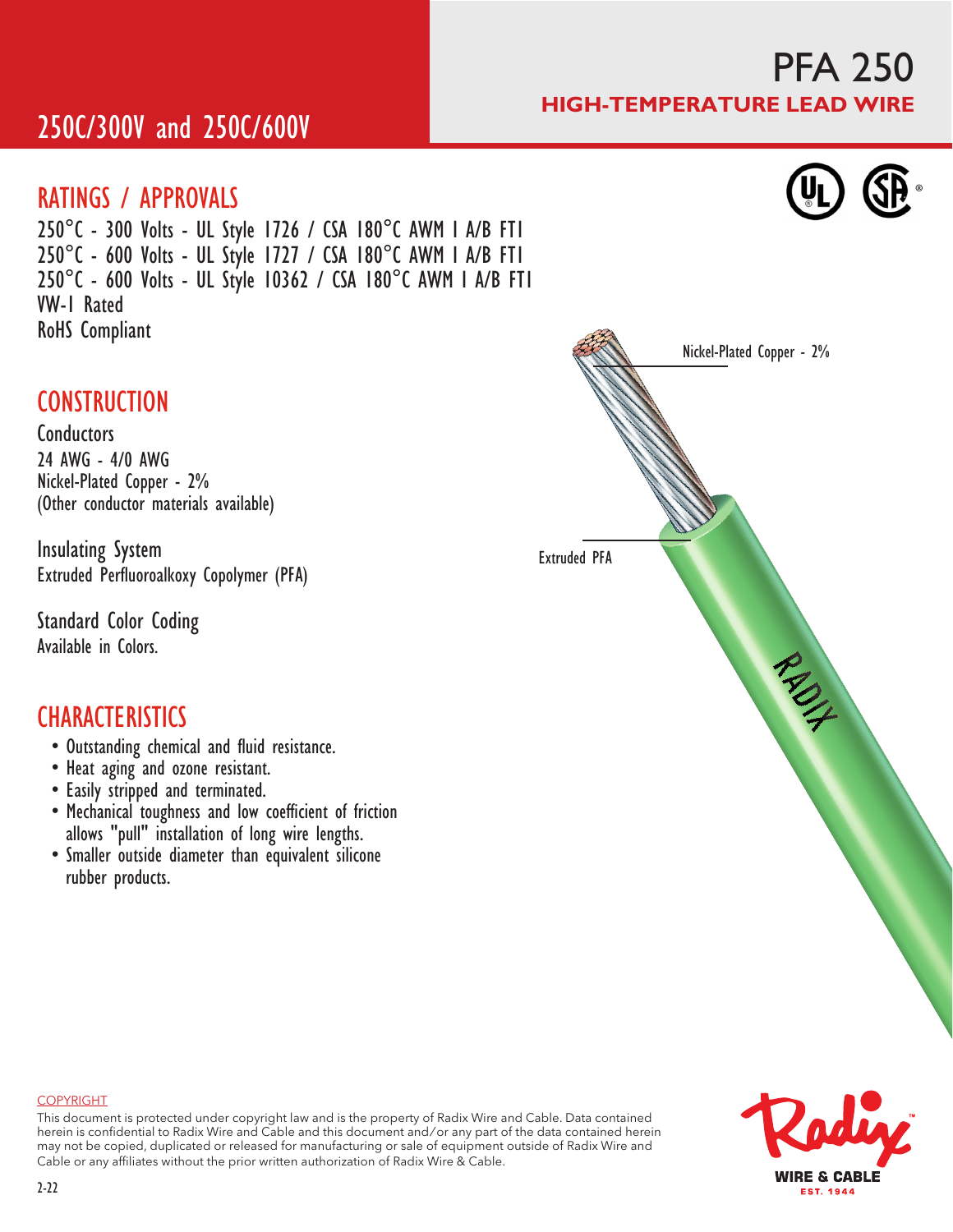### PFA 250 HIGH-TEMPERATURE LEAD WIRE

# **SPECIFICATIONS**

#### PFA 250C/300V

| Part No.         | <b>Temp</b><br><b>Rating</b> | <b>Voltage</b><br><b>Rating</b> | Awg. Size       | #<br><b>Strands</b> | <b>Final</b><br>O.D.<br>(in) | <b>Final</b><br><b>O.D.</b><br>(mm) | Wgt.<br>(IbsI)<br>Mft) | Wgt.<br>(kg/km) | Min. Bend<br><b>Radius</b><br>(in) | <b>UL</b> | <b>CSA</b>    |
|------------------|------------------------------|---------------------------------|-----------------|---------------------|------------------------------|-------------------------------------|------------------------|-----------------|------------------------------------|-----------|---------------|
| GBA24P007        | 250C                         | 300V                            | 24              | $\overline{7}$      | 0.052                        | 1.31                                | 2.96                   | 4.40            | 0.41                               | 1726      | AWM I A/B FTI |
| GBA22P007        | 250C                         | 300V                            | 22              | $\overline{7}$      | 0.058                        | 1.48                                | 4.08                   | 6.07            | 0.47                               | 1726      | AWM I A/B FTI |
| GBA22P019        | 250C                         | 300V                            | 22              | 9                   | 0.058                        | 1.47                                | 4.17                   | 6.20            | 0.46                               | 1726      | AWM I A/B FTI |
| GBA20P010        | 250C                         | 300V                            | 20              | $ 0\rangle$         | 0.064                        | 1.63                                | 5.33                   | 7.93            | 0.51                               | 1726      | AWM I A/B FTI |
| GBA20P007        | 250C                         | 300V                            | 20              | $\overline{7}$      | 0.065                        | 1.64                                | 5.41                   | 8.05            | 0.52                               | 1726      | AWM I A/B FTI |
| GBA20P019        | 250C                         | 300V                            | 20              | 9                   | 0.066                        | 1.67                                | 5.92                   | 8.81            | 0.53                               | 1726      | AWM I A/B FTI |
| GBA18P019        | 250C                         | 300V                            | 8               | 9                   | 0.072                        | 1.82                                | 7.38                   | 10.98           | 0.57                               | 1726      | AWM I A/B FTI |
| GBA16P019        | 250C                         | 300V                            | 16              | 9                   | 0.084                        | 2.13                                | 10.90                  | 16.23           | 0.67                               | 1726      | AWM I A/B FTI |
| GBA16P026        | 250C                         | 300V                            | 16              | 26                  | 0.085                        | 2.15                                | 11.02                  | 16.40           | 0.68                               | 1726      | AWM I A/B FTI |
| <b>GBA14P041</b> | 250C                         | 300V                            | 4               | 41                  | 0.100                        | 2.53                                | 16.31                  | 24.28           | 0.80                               | 1726      | AWM I A/B FTI |
| GBA12P019        | 250C                         | 300V                            | 12              | 9                   | 0.116                        | 2.95                                | 24.32                  | 36.20           | 0.93                               | 1726      | AWM I A/B FTI |
| GBA12P065        | 250C                         | 300V                            | 12              | 65                  | 0.118                        | 3.01                                | 25.01                  | 37.22           | 0.95                               | 1726      | AWM I A/B FTI |
| GBA10P105        | 250C                         | 300V                            | $\overline{10}$ | 105                 | 0.143                        | 3.63                                | 38.55                  | 57.37           | 1.14                               | 1726      | AWM I A/B FTI |
| <b>GBA08P133</b> | 250C                         | 300V                            | 8               | 133                 | 0.205                        | 5.19                                | 64.22                  | 95.58           | 1.64                               | 1726      | AWM I A/B FTI |
| GBA06P133        | 250C                         | 300V                            | 6               | 133                 | 0.250                        | 6.35                                | 97.04                  | 144.43          | 2.00                               | 1726      | AWM I A/B FTI |
| GBA04P133        | 250C                         | 300V                            | $\overline{4}$  | 133                 | 0.322                        | 8.19                                | 158.80                 | 236.33          | 2.58                               | 1726      | AWM I A/B FTI |
| GBA02P133        | 250C                         | 300V                            | $\overline{2}$  | 133                 | 0.391                        | 9.93                                | 243.86                 | 362.92          | 3.13                               | 1726      | AWM I A/B FTI |
| GBA01P259        | 250C                         | 300V                            | $\mathbf{I}$    | 259                 | 0.463                        | 11.75                               | 320.88                 | 477.54          | 3.70                               | 1726      | AWM I A/B FTI |
| GBAX1P259        | 250C                         | 300V                            | 1/0             | 259                 | 0.512                        | 13.00                               | 401.92                 | 598.15          | 4.10                               | 1726      | AWM I A/B FTI |
| <b>GBAX2P259</b> | 250C                         | 300V                            | 2/0             | 259                 | 0.559                        | 14.20                               | 489.20                 | 728.04          | 4.47                               | 1726      | AWM I A/B FTI |
| GBAX3P259        | 250C                         | 300V                            | 3/0             | 259                 | 0.628                        | 15.95                               | 608.36                 | 905.39          | 5.02                               | 1726      | AWM I A/B FTI |
| <b>GBAX4P259</b> | 250C                         | 300V                            | 4/0             | 259                 | 0.680                        | 17.26                               | 751.03                 | 1117.71         | 5.44                               | 1726      | AWM I A/B FTI |

#### PFA 250C/600V

| Part No.         | <b>Temp</b><br><b>Rating</b> | <b>Voltage</b><br><b>Rating</b> | Awg. Size       | #<br><b>Strands</b> | <b>Final</b><br>O.D.<br>(in) | <b>Final</b><br>O.D.<br>(mm) | Wgt.<br>(IbsI)<br>Mft) | Wgt.<br>(kg/km) | Min. Bend<br><b>Radius</b><br>(in) | <b>UL</b> | <b>CSA</b>    |
|------------------|------------------------------|---------------------------------|-----------------|---------------------|------------------------------|------------------------------|------------------------|-----------------|------------------------------------|-----------|---------------|
| GDA24P007        | 250C                         | 600V                            | 24              | 7                   | 0.066                        | 1.67                         | 4.19                   | 6.24            | 0.52                               | 1727      | AWM I A/B FTI |
| GDA22P007        | 250C                         | 600V                            | 22              | $\overline{7}$      | 0.072                        | 1.83                         | 5.45                   | 8.12            | 0.58                               | 1727      | AWM I A/B FTI |
| GDA20P007        | 250C                         | 600V                            | 20              | 7                   | 0.079                        | 2.00                         | 6.88                   | 10.25           | 0.63                               | 1727      | AWM I A/B FTI |
| GDA18P019        | 250C                         | 600V                            | 8               | 9                   | 0.086                        | 2.18                         | 9.07                   | 13.50           | 0.69                               | 1727      | AWM I A/B FTI |
| GDA16P019        | 250C                         | 600V                            | 16              | 9                   | 0.098                        | 2.48                         | 12.82                  | 19.08           | 0.78                               | 1727      | AWM I A/B FTI |
| GDA16P026        | 250C                         | 600V                            | 6               | 26                  | 0.099                        | 2.50                         | 12.95                  | 19.27           | 0.79                               | 1727      | AWM I A/B FTI |
| <b>GDA14P041</b> | 250C                         | 600V                            | 4               | 41                  | 0.114                        | 2.89                         | 18.57                  | 27.63           | 0.91                               | 1727      | AWM I A/B FTI |
| GDA12P065        | 250C                         | 600V                            | 2               | 65                  | 0.132                        | 3.36                         | 27.66                  | 41.16           | 1.06                               | 1727      | AWM I A/B FTI |
| GDA10P105        | 250C                         | 600V                            | $\overline{10}$ | 105                 | 0.157                        | 3.99                         | 41.71                  | 62.08           | 1.26                               | 1727      | AWM I A/B FTI |
| GDA08P133        | 250C                         | 600V                            | 8               | 133                 | 0.225                        | 5.70                         | 71.04                  | 105.73          | 1.80                               | 1727      | AWM I A/B FTI |
| GDA06P133        | 250C                         | 600V                            | 6               | 133                 | 0.270                        | 6.86                         | 104.89                 | 156.10          | 2.16                               | 1727      | AWM I A/B FTI |
| GDA04P133        | 250C                         | 600V                            | $\overline{4}$  | 133                 | 0.322                        | 8.19                         | 158.80                 | 236.33          | 2.58                               | 1727      | AWM I A/B FTI |
| GDA02P133        | 250C                         | 600V                            | $\overline{2}$  | 133                 | 0.391                        | 9.93                         | 243.86                 | 362.92          | 3.13                               | 1727      | AWM I A/B FTI |
| GDA01P259        | 250C                         | 600V                            |                 | 259                 | 0.463                        | 11.75                        | 320.88                 | 477.54          | 3.70                               | 1727      | AWM I A/B FTI |
| GDAX1P259        | 250C                         | 600V                            | 1/0             | 259                 | 0.512                        | 13.00                        | 401.92                 | 598.15          | 4.10                               | 1727      | AWM I A/B FTI |
| GDAX2P259        | 250C                         | 600V                            | 2/0             | 259                 | 0.559                        | 14.20                        | 489.20                 | 728.04          | 4.47                               | 1727      | AWM I A/B FTI |
| GDAX3P259        | 250C                         | 600V                            | 3/0             | 259                 | 0.628                        | 15.95                        | 608.36                 | 905.39          | 5.02                               | 1727      | AWM I A/B FTI |
| GDAX4P259        | 250C                         | 600V                            | 4/0             | 259                 | 0.680                        | 17.26                        | 751.03                 | 1117.71         | 5.44                               | 1727      | AWM I A/B FTI |